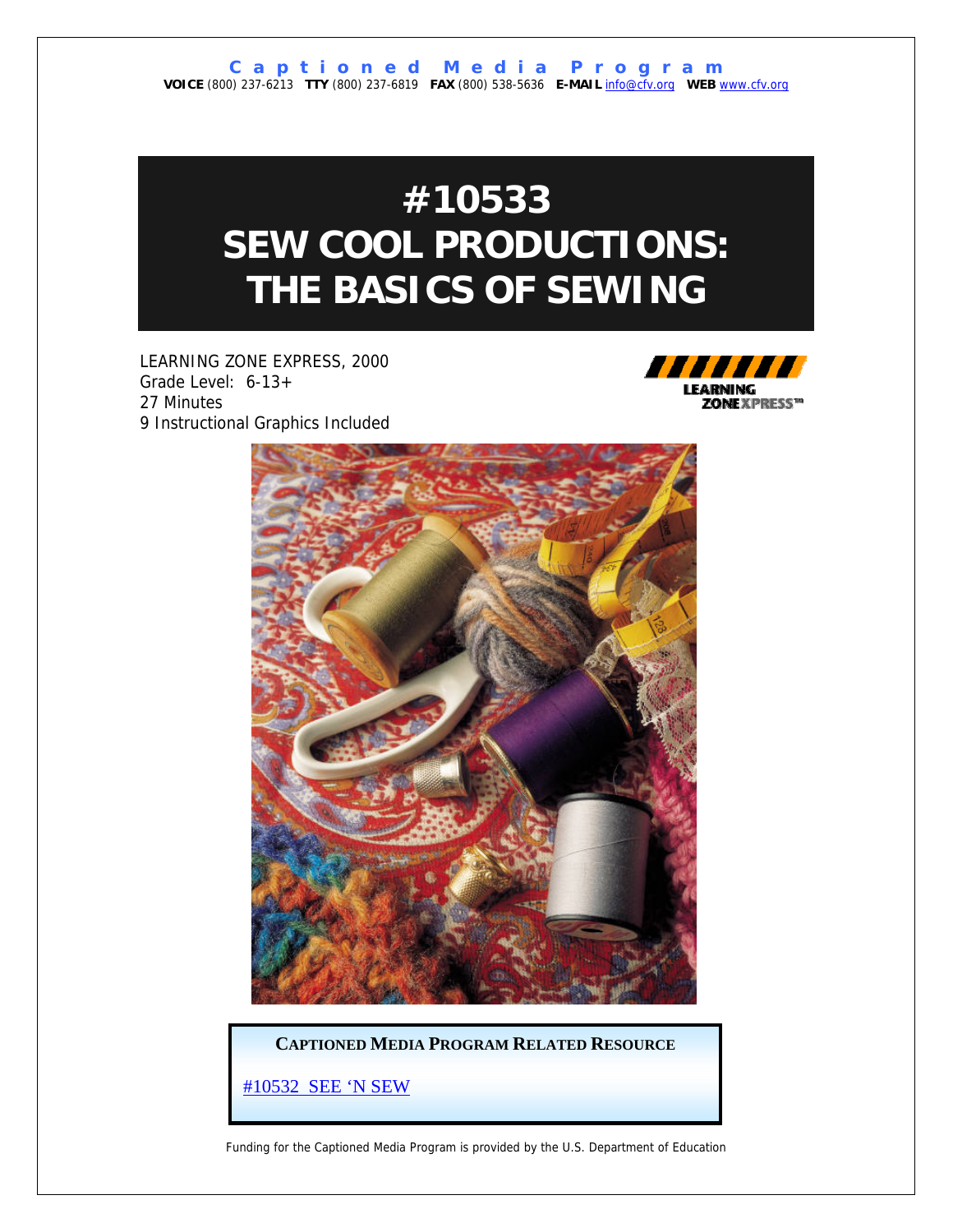

**Teacher's Guide** 

## **Hand Stitching**

- Thread needle, tie knot, and sew basic hand stitches used in repairing clothes.
- Sew on different types of buttons.

### **Lesson Outline:**

- 1. **Worksheet: Hand Stitches.** Create samples of each hand stitch on large pieces of felt (mount them on poster board or attach to bulletin board). Pre-cut 6" squares of fabric for this assignment. Demonstrate how to do each stitch with a large needle on felt pieces, then have students practice. Have students do one quality row of each stitch and turn it in for grading.
- 2. **Worksheer: Sewing on Butfons.** Create samples of each button type sewn on to pieces of felt (mount them on poster board or attach to bulletin board). Pre-cut squares of fabric and collect the three types of buttons for this assignment. Demonstrate how to sew on each type of button (2-hole, 4-hole, and shank) with a large needle on felt pieces. Have students sew one of each type of button on fabric square and turn it in for grading.

### **Clothing Construction**

### **Goals:**

- Recognize names and uses of sewing equipment
- Outline safety practices to follow when working in sewing lab.
- Interpret pattern markings and pattern layout diagrams.
- Correctly thread the sewing machine.
- $\bullet$  Stitch straight lines with backstitching, square corners,  $1/2$ " seam, and ziz-zag stitch.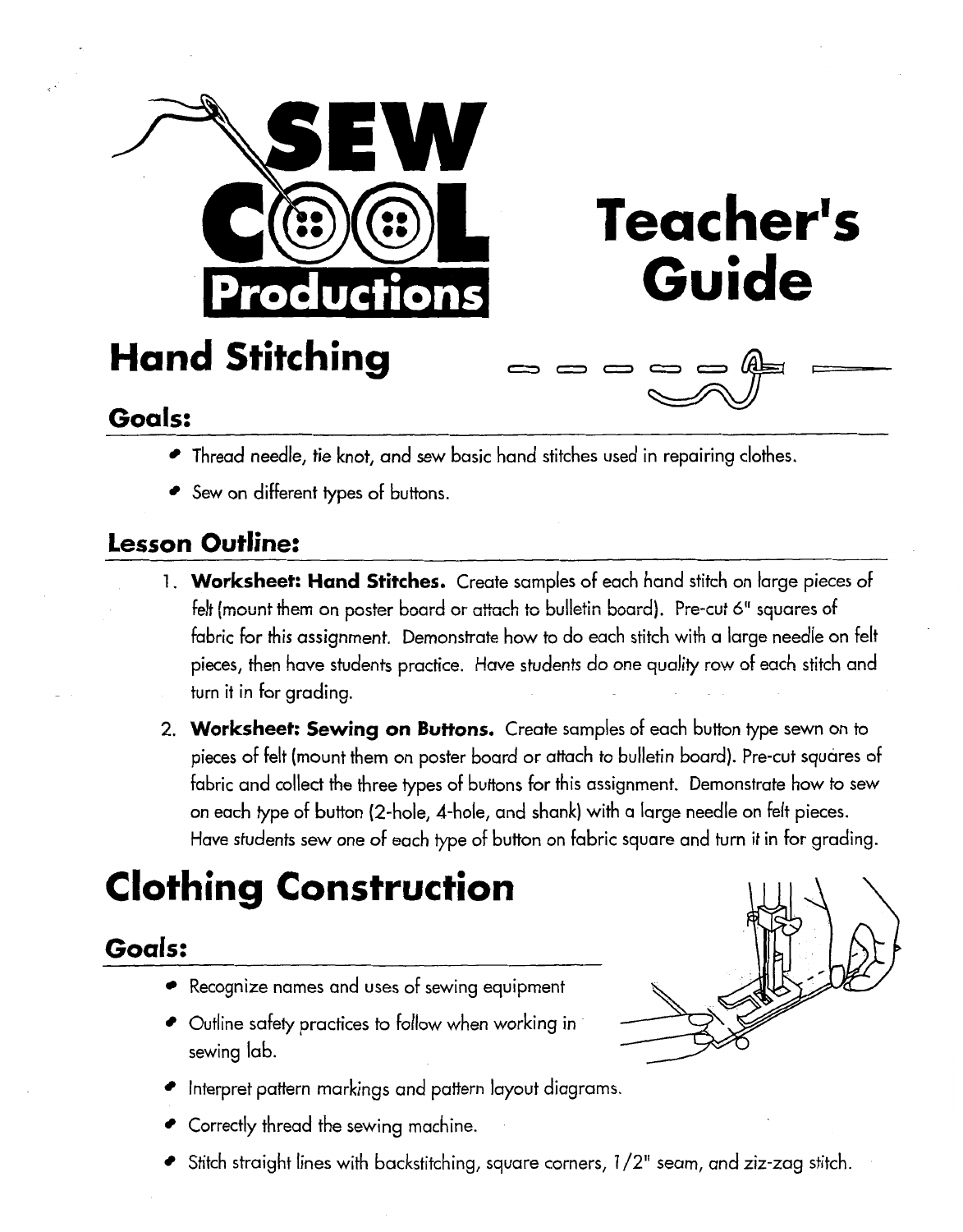### **Lesson Outline:**

**1. Worksheet: Sewing Tool identification.** Show the sewing equipment pieces and demonstrate their use as the students complete this worksheet, Outline safety practices to prepare them for sewing lab.



**2. Worksheet: Fabric Terms** & **Pattern Symbols.** Prepare for this lesson by having **1** " pieces of the following fabrics:

woven, knit, corduroy, selvage edge, right side/wrong side of fabric. Have a pattern and instruction sheet to refer to during your discussion. Follow directions on the worksheet. Students roll up tape to attach samples in the spaces indicated as you talk about the samples.

#### I **Worksheet Answers:**

- 1. unravels easily, very little stretch, needs a seam finish, not a good choice for athletic wear.
- 2. stretches more in one direction than the other, no seam finish needed, looks like a chain-link fence, good for athletic wear
- 3. answers vary
- $\overline{4}$ . Nap

 $\overline{a}$ 

- Selvage
- 6. outside, inside
- 7. draw symbols, show students symbols on pattern pieces
- 5/8 ", **<sup>5</sup>**
- 9. dart
- 10. seam
- $11.$  right
- 12. basting
- 13. baste, then pull threads (have example stitched to show students)
- 14. beginning and end of seam
- 15. so seams don't come out
- 16. helps sew pieces together accurately
- 17. list your sewing lab rules here
- 3. Make copies of a **Machine Diagram** of the sewing machines in your classroom (from the manuals of your specific machines) and have the students label each part of the machine as you explain it. Demonstrate how to thread the machine, backstitch, straight stitch, and zig-zag on scraps of fabric.
- 4. **Worksheet: Machine Stitching.** Create samples of each machine stitch on fabric with contrasting thread as shown on the assignment (mount them on poster board or attach to bulletin board). Pre-cut *6"* squares of solid fabric for students to practice and do their final stitching. Demonstrate the assignment as shown on the worksheet and allow students time to practice and do a final sample to turn in for grading.



P.O. Box 1022, Owatonna, MN 55060 (507) 455-9076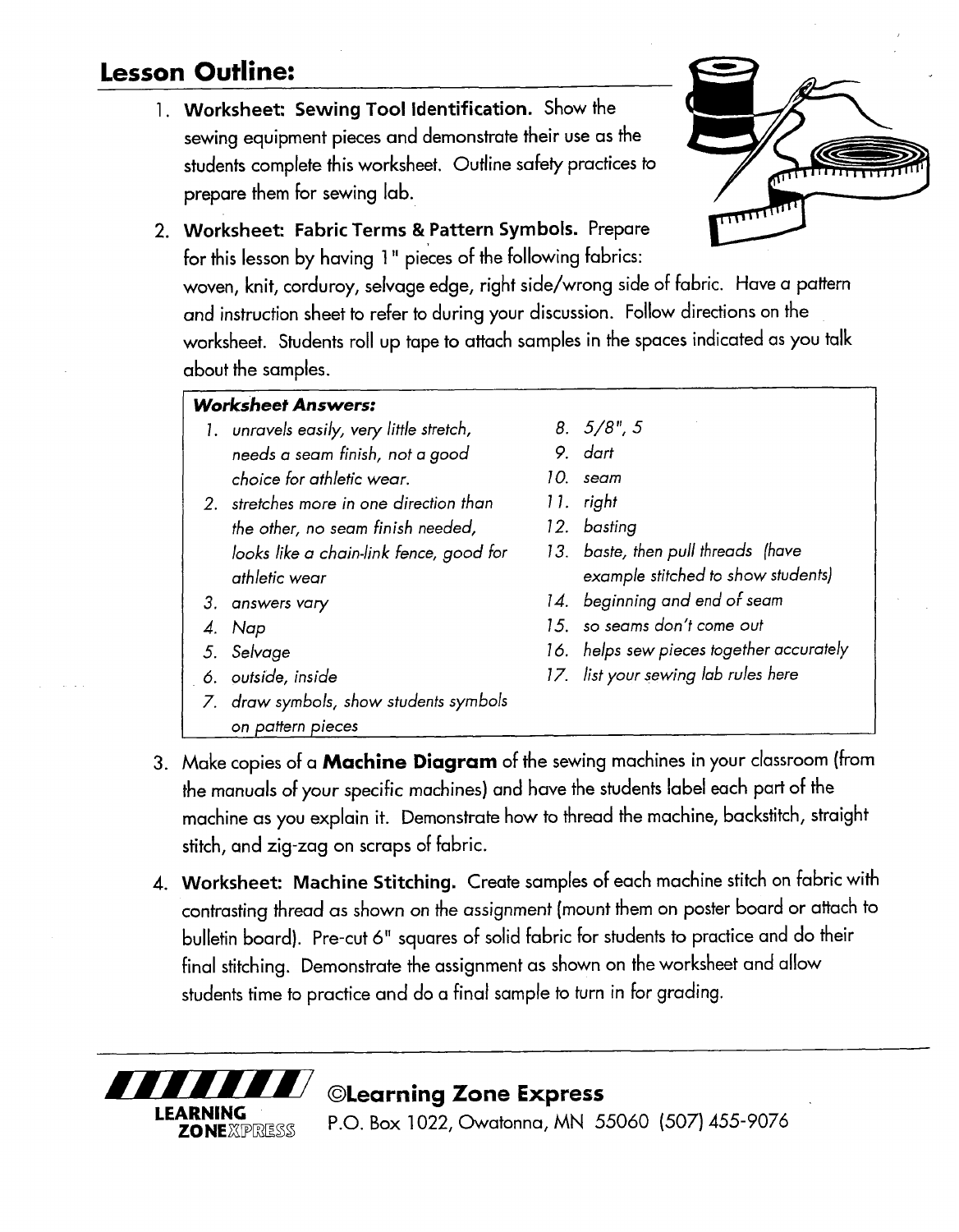# Sewing Tool **Identification**

**GOAL:** ... recognize names of sewing equipment. ... outline safety practices to follow when working in sewing lab.

**DIRECTIONS:** Fill in names of sewing equipment using the word bank below.

| <b>Hand Sewing Needles</b>                                     | <b>Marking Pencil</b> |    | Pin Cushion                                     |
|----------------------------------------------------------------|-----------------------|----|-------------------------------------------------|
| <b>Pinking Shears</b>                                          | <b>Sewing Gauge</b>   |    | Pressing Ham                                    |
| Seam Ripper                                                    | <b>Scissors</b>       |    | <b>Tape Measure</b>                             |
| <b>Straight Pins</b>                                           | Tailors chalk         |    | Thimble                                         |
| <b>Tracing Paper</b>                                           | <b>Tracing Wheel</b>  |    |                                                 |
| Shears                                                         | Seam Roll             |    |                                                 |
| Heavy Duty cutting of fabric.<br>One handle larger than other. |                       |    | Used to trim threads.<br>Two handles same size. |
| $\mathbf{1}$ .                                                 |                       | 2. |                                                 |
|                                                                |                       |    |                                                 |

 $\overline{4}$ .

**3.** 

Cuts a zig-zag edge to prevent raveling. Makes a seam finish. Protects your finger when hand sewing.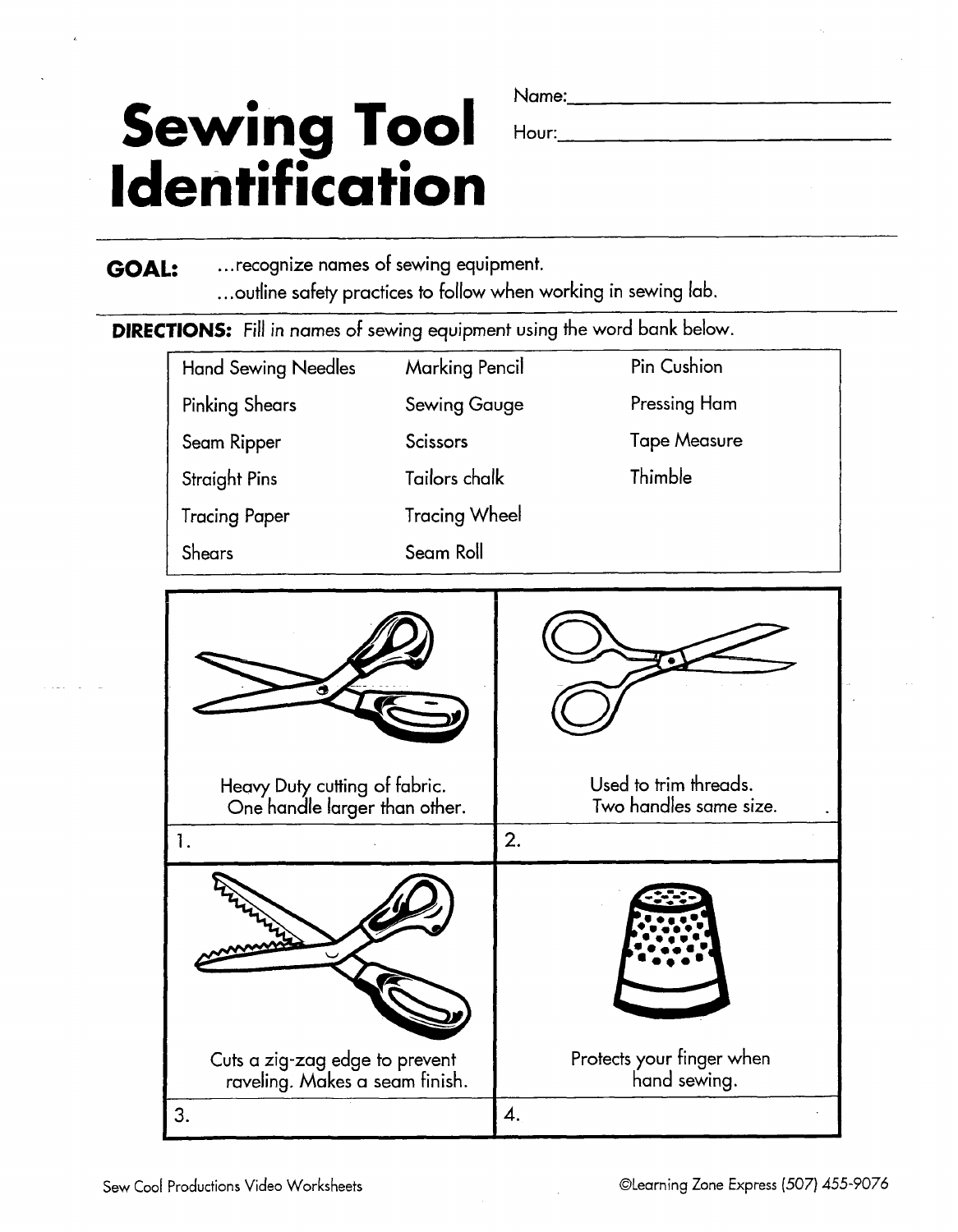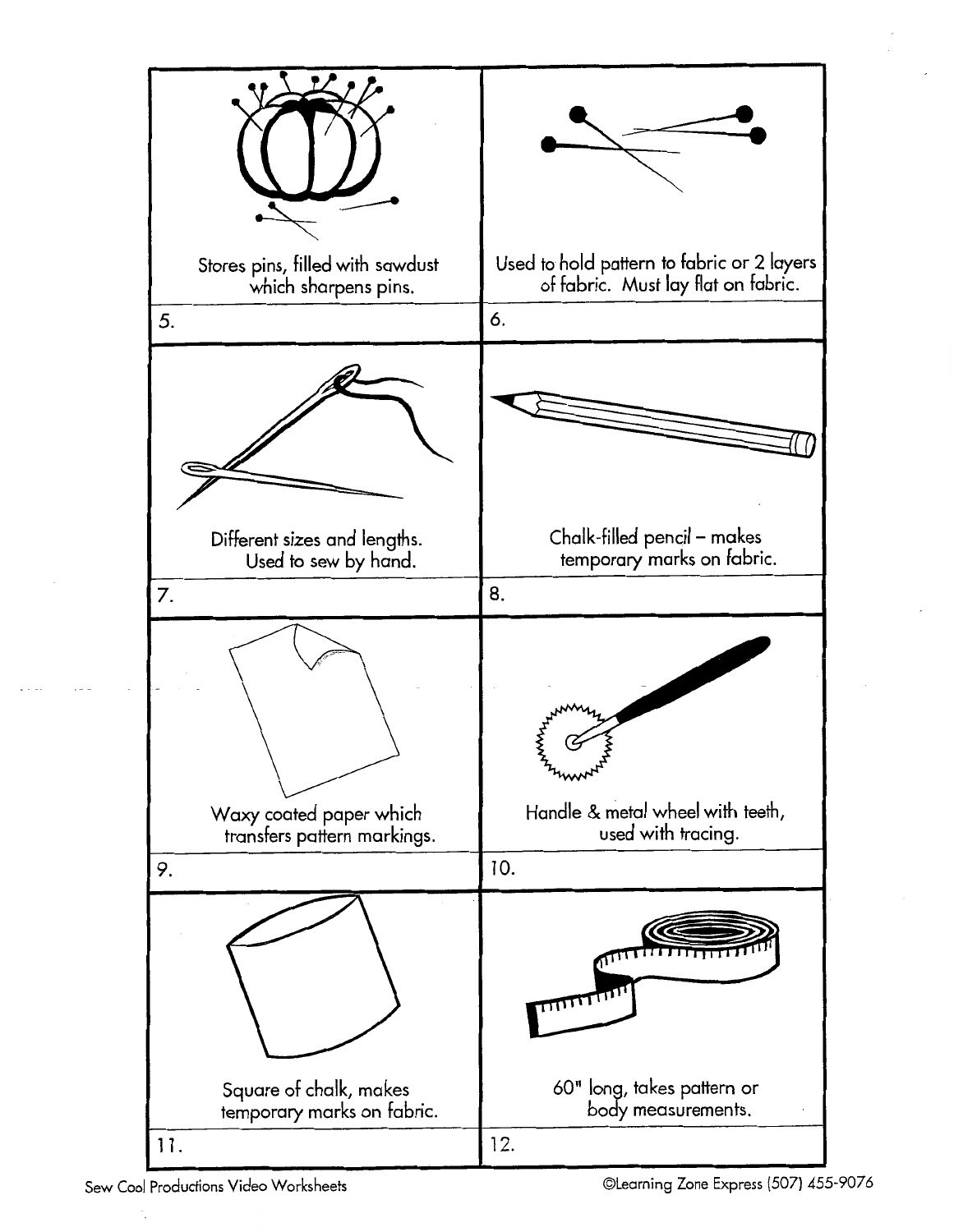

### **Safety In The Sewing Lab**

**DIRECTIONS:** Write down the safety rules to follow when working in the sewing lab.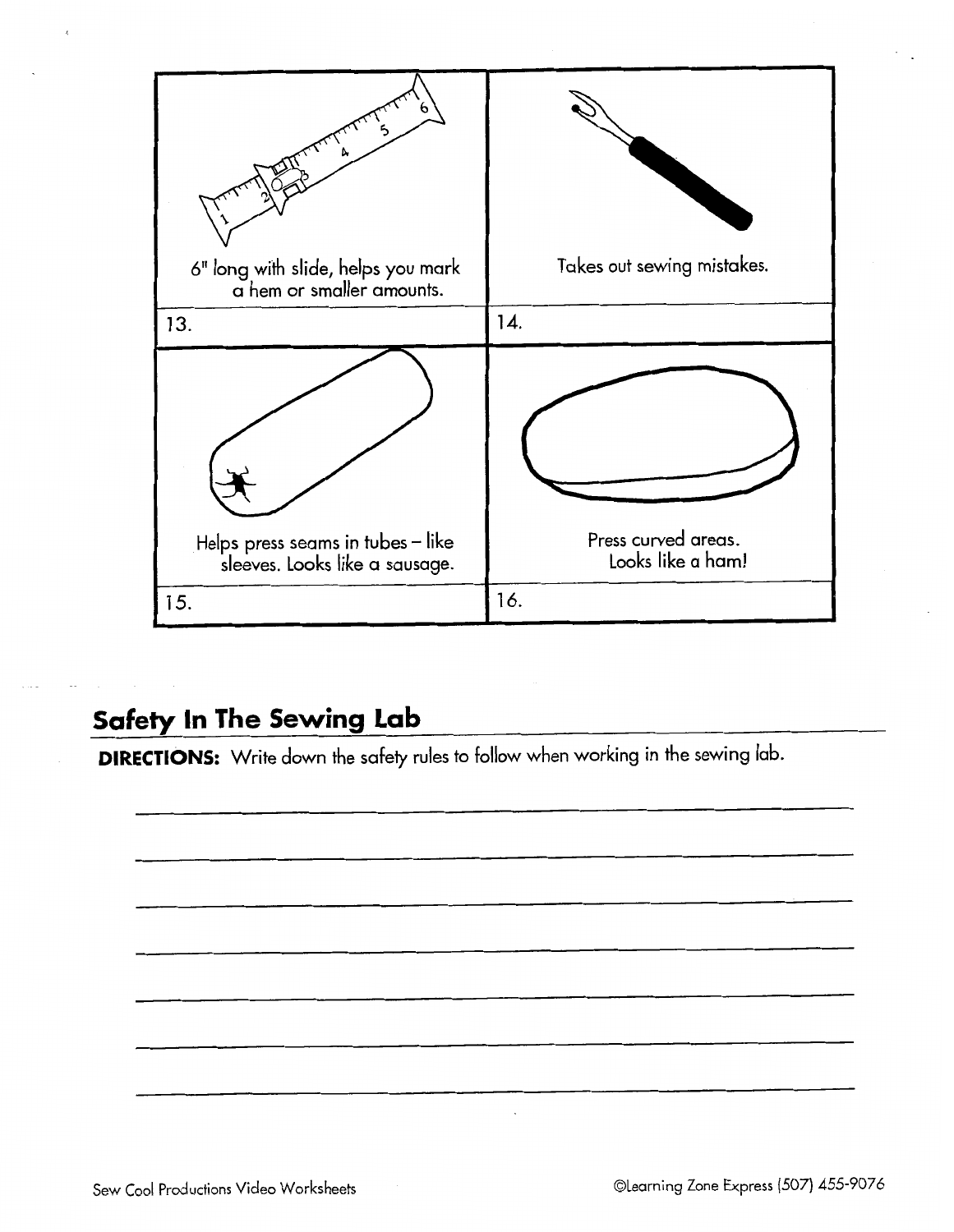

Name:

Hour:

# **Fabric Terms** & **Pattern Symbols**<br> **COAL:** ....interpret pattern markings and pattern layout diagrams.

...interpret pattern markings and pattern layout diagrams.

**DIRECTIONS:** Follow teacher directions in completing this assignment.

| 1. Describe a WOVEN fabric: _______________________________                                          | .<br>1980 - Paul Barnett, amerikansk politik (d. 1980)                                                                                                        | Paste<br>Sample<br>Here                         |
|------------------------------------------------------------------------------------------------------|---------------------------------------------------------------------------------------------------------------------------------------------------------------|-------------------------------------------------|
|                                                                                                      | والمتواصل والمتعارف والتقاعد فالمرادي<br><u> 1980 - Jan Berlin, Amerikaansk politiker (* 1905)</u><br><u> 2002 - John Barnett, fransk politiker (d. 1982)</u> | Paste<br>Sample<br>Here                         |
| 3. My shirt is a $\frac{1}{2}$ fabric.                                                               |                                                                                                                                                               | My pants are a ________________________ fabric. |
| is the fuzzy surface on fabric.<br>4.<br>All pattern pieces must be laid out in the same directions. |                                                                                                                                                               | Paste<br><b>Sample</b><br>Here                  |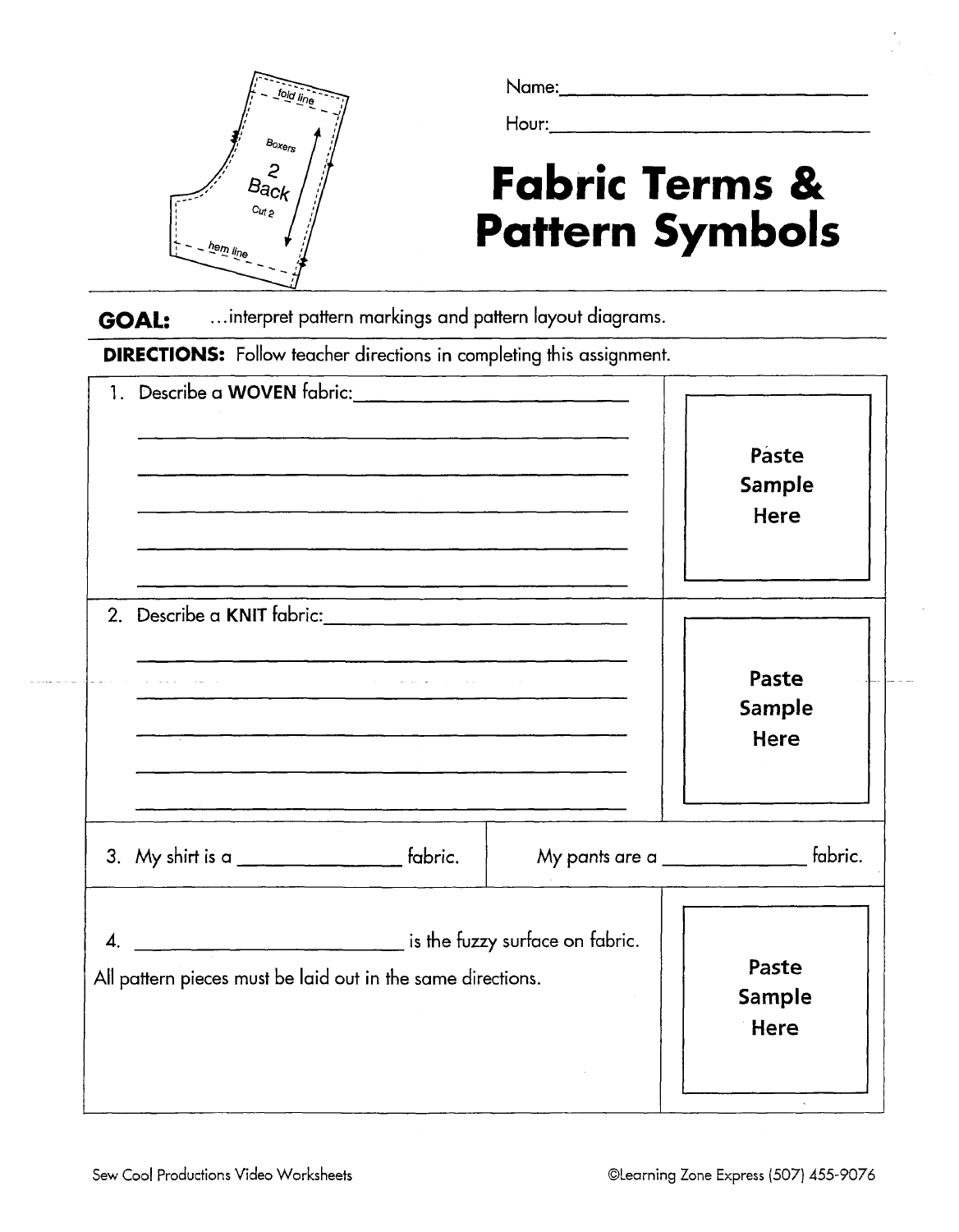| on fabric made during processing. It does not ravel. The<br>grainline arrow must be parallel to this edge.                               |                                                               |                                                                                                                           |                                                                                                                                           | Paste<br><b>Sample</b><br>Here |                                       |  |
|------------------------------------------------------------------------------------------------------------------------------------------|---------------------------------------------------------------|---------------------------------------------------------------------------------------------------------------------------|-------------------------------------------------------------------------------------------------------------------------------------------|--------------------------------|---------------------------------------|--|
|                                                                                                                                          | Paste<br><b>Sample</b><br><b>Here</b>                         |                                                                                                                           |                                                                                                                                           |                                | Paste<br><b>Sample</b><br><b>Here</b> |  |
|                                                                                                                                          | 6. The RIGHT SIDE of the fabric is called                     |                                                                                                                           | The WRONG SIDE of the fabric is called                                                                                                    |                                |                                       |  |
|                                                                                                                                          | 7. Draw the correct pattern symbol for each of the following: |                                                                                                                           |                                                                                                                                           |                                |                                       |  |
| <b>Notch</b> is used to match pattern pieces. Cut out<br>and around to leave notch showing on the<br>fabric.                             |                                                               | <b>Place on Fold</b> means that you place the edge<br>of the arrows on the fold of the fabric. Don't cut<br>on this edge! |                                                                                                                                           |                                |                                       |  |
| Grainline Arrow is a symbol that must be<br>parallel to the selvage edge of fabric. Necessary<br>so that clothes hang and wear properly. |                                                               | <b>Dots</b> are used to give sewing directions during<br>construction.                                                    |                                                                                                                                           |                                |                                       |  |
| <b>Stitching Line</b> is a broken dotted line on a<br>pattern. Normal stitching line is 5/8" from edge<br>of the fabric.                 |                                                               |                                                                                                                           | <b>Cutting Line</b> is the heavy outside line on a<br>pattern. Leave the line on your pattern pieces by<br>cutting just outside the line. |                                |                                       |  |

l,

 $\lambda$ 

 $\ddot{\phantom{a}}$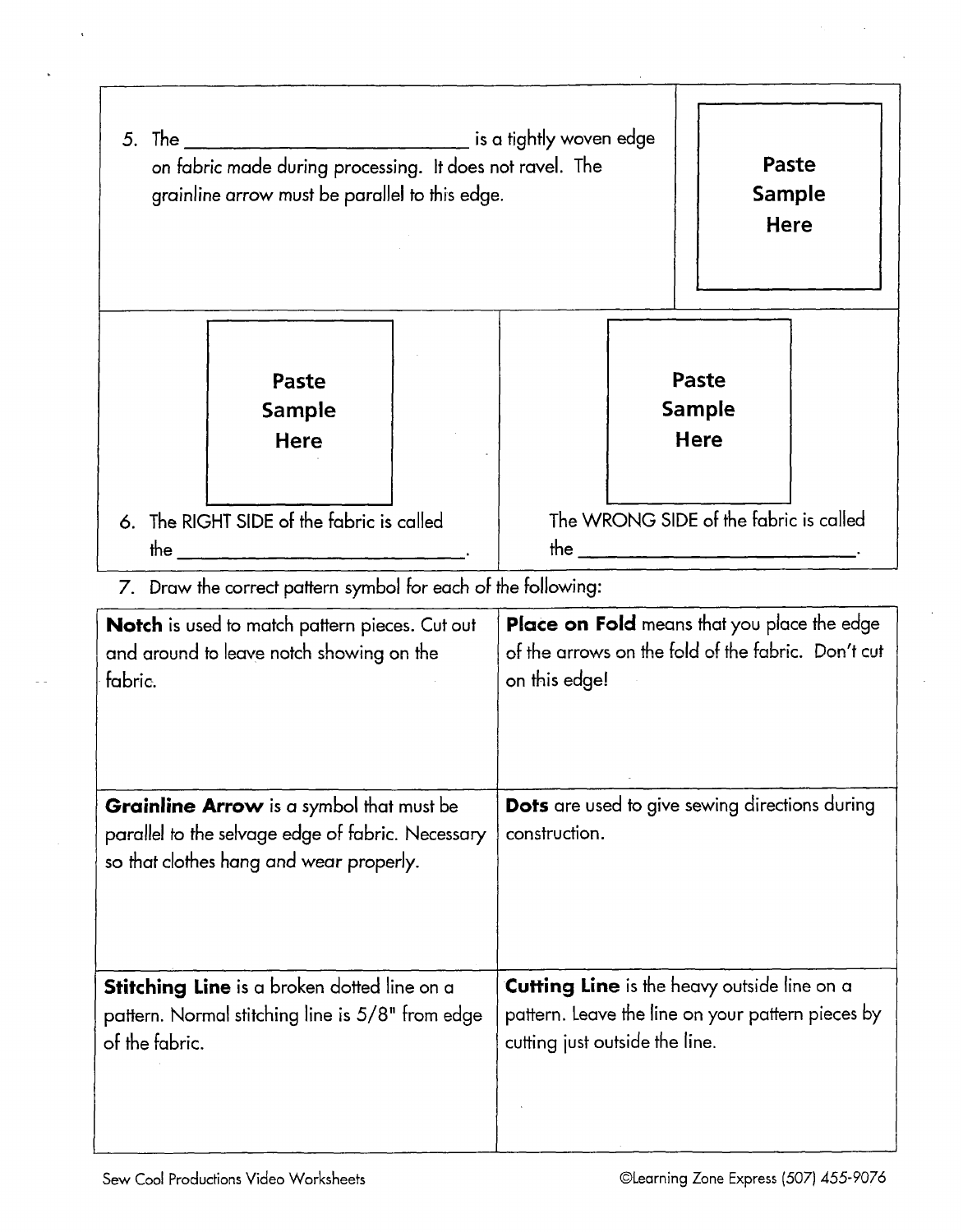### **Review: Short Answer.**

| 8. Normal seam allowance is ___________________________. Line up the edge of the fabric with the     |  |  |  |  |
|------------------------------------------------------------------------------------------------------|--|--|--|--|
|                                                                                                      |  |  |  |  |
|                                                                                                      |  |  |  |  |
| 9. The pattern symbol that when sewn adds shape to an area is a __________________________.          |  |  |  |  |
|                                                                                                      |  |  |  |  |
| 10. A row of stitching that joins two pieces of fabric is called a ________________________________  |  |  |  |  |
|                                                                                                      |  |  |  |  |
|                                                                                                      |  |  |  |  |
| 12. Temporary machine stitching or stitching by hand is called __________________                    |  |  |  |  |
|                                                                                                      |  |  |  |  |
|                                                                                                      |  |  |  |  |
|                                                                                                      |  |  |  |  |
| 14. Where do you backstitch?                                                                         |  |  |  |  |
|                                                                                                      |  |  |  |  |
|                                                                                                      |  |  |  |  |
| <u> 1990 - Johann John Harrison, martin al-Amerikaansk filosof (</u>                                 |  |  |  |  |
| 16. What is the importance of cutting exactly next to the cutting line when you cut out your pattern |  |  |  |  |
|                                                                                                      |  |  |  |  |
|                                                                                                      |  |  |  |  |
|                                                                                                      |  |  |  |  |
|                                                                                                      |  |  |  |  |
|                                                                                                      |  |  |  |  |
|                                                                                                      |  |  |  |  |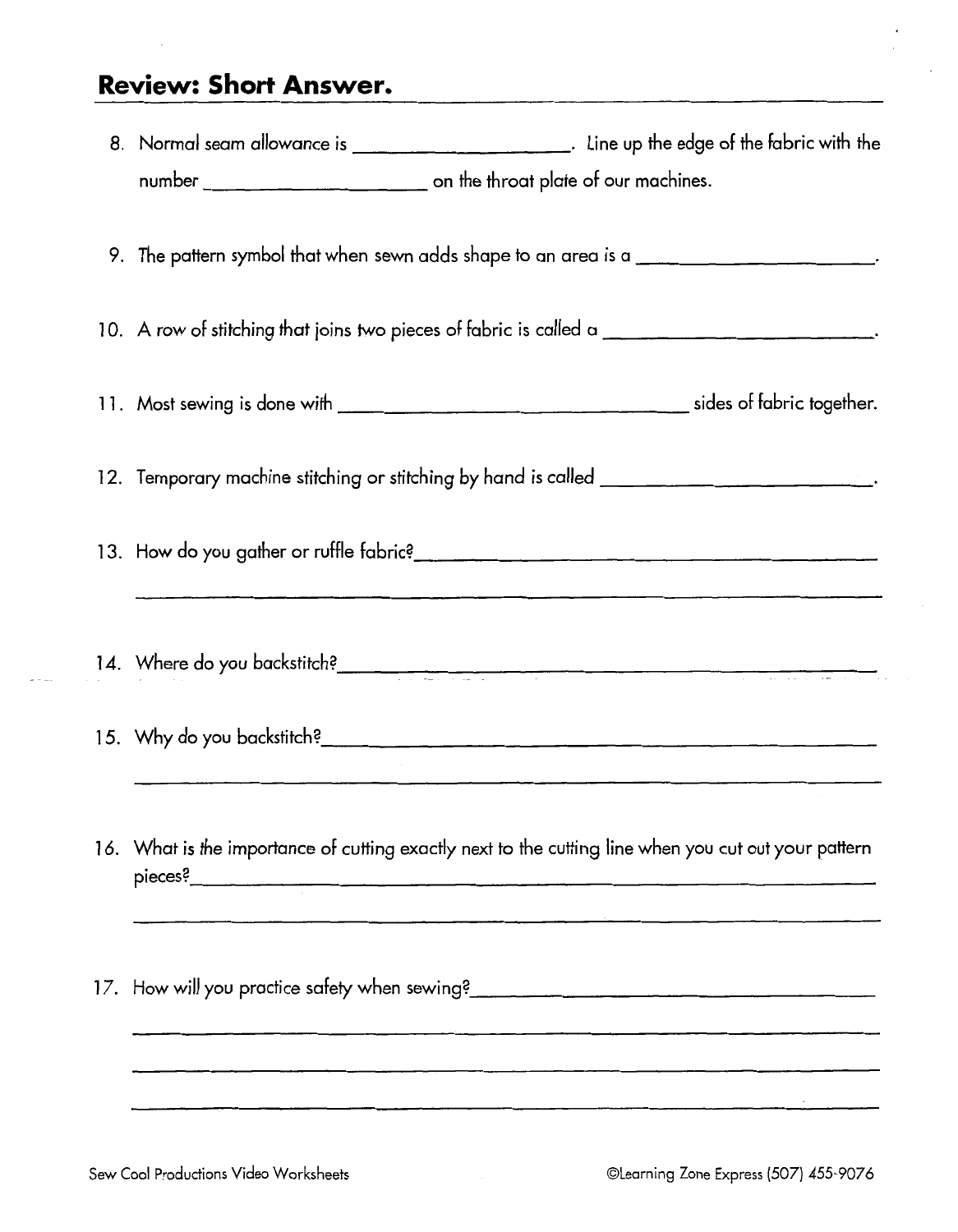

**GOALS:** 

... demonstrate your ability to correctly thread the sewing machine.

...stitch straight lines with backstitching, stitch square corners, stitch 1/2" seam.<br>...set machine to ziz-zag stitch.

- I. Get a *6"* square of fabric and thread machine with color that will show up on that fabric.
- 2. Begin in the middle of a side and stitch 1/2" from the edge all the way around the square (carefully turn square corners). Backstitch when you begin and end.
- 3. Inside the square stitch 2 rows of straight stitching with backstitching when you begin and end.
- 4. Then stitch 2 rows of zig-zag stitching.
- 5. Be sure all threads are trimmed.



### **Staple your sample here.**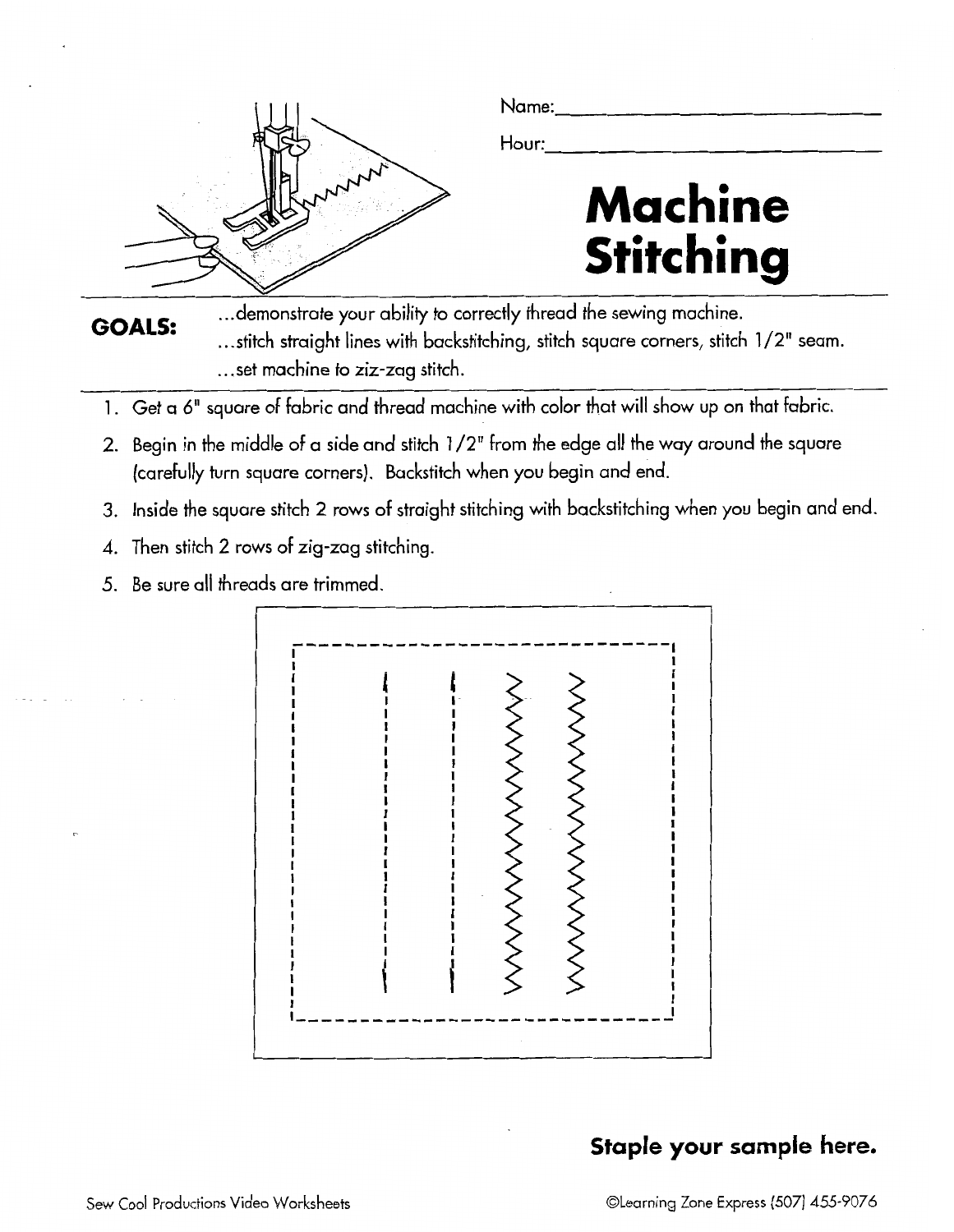

Name:

Hour:

## **Paper Stitching Exercise**

the contract of the contract of the contract of

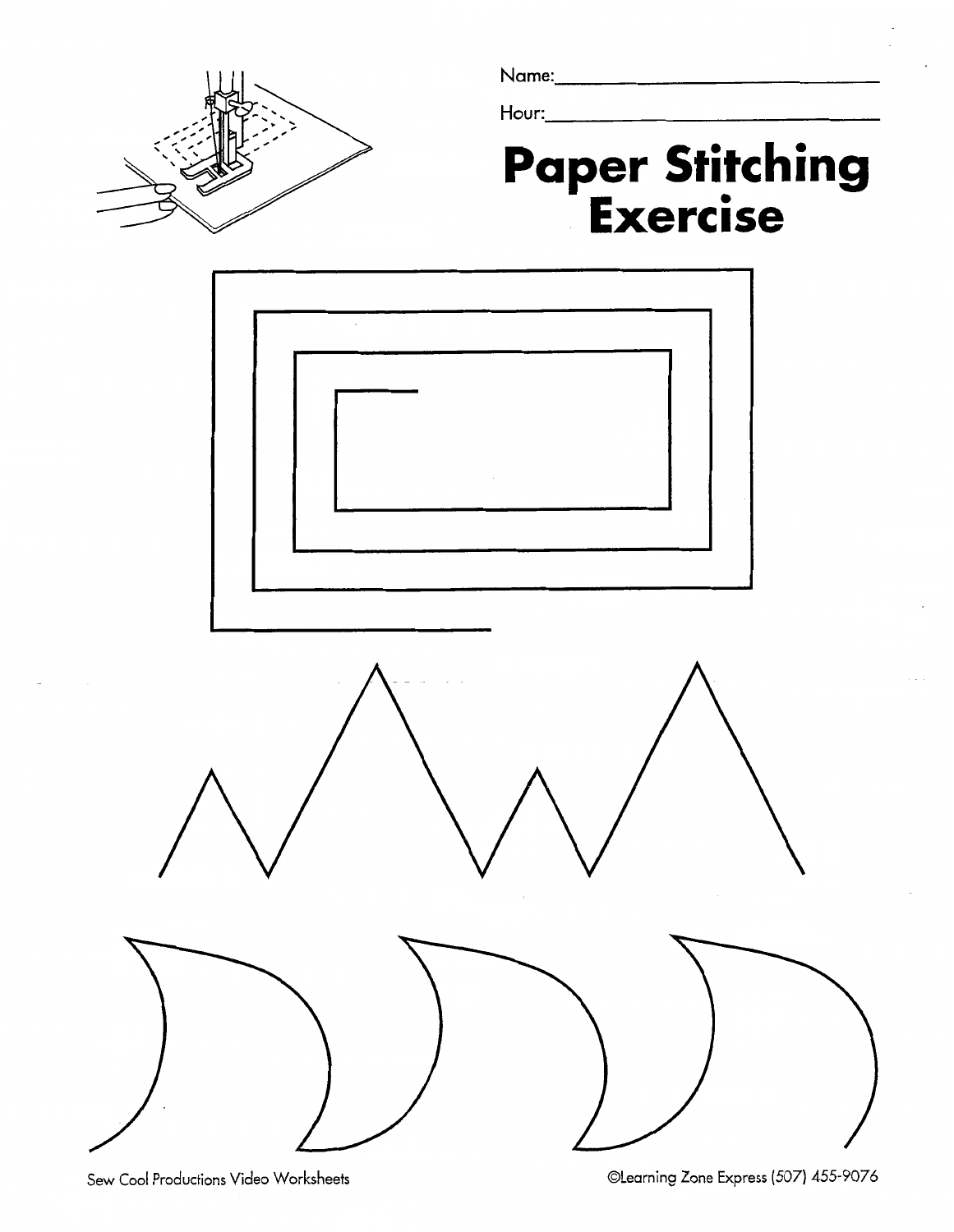

Name:

Hour:

# **Hand Stitches**

**GOAL:** ... be able to sew basic hand stitches – used in repairing clothes and in stitching the sewing project.

### **Running Stitch**

A simple stitch used for gathering, easing and swing seams with little stress. Poke up from the back of fabric, poke down and up creating a dotted line on front and back of fabric. Should be tiny and even and about 1 /I 6-1 /8" long. Do one whole row of stitches.



### **Backstitch**

Name:<br>
Hanne:<br>
Hannes:<br>
The Hourry Hours of the State of State of State of State of the State of the State of the State of the State of the State of the State of the State of the State of the State of the State of the Stat A very strong stitch. Used to repair seams. Begin with a tiny running stitch, back up into the last threads, poke out under, poke through ahead of it and pull. This stitch should be about 1 /A" long and make **a** connected line on front and back of fabric. Do a whole row of stitches.



### **Overcast Stitch**

This is a very strong and tough stitch, sometimes called the "ugly" stitch. Put two edges of fabric together. Poke up from the bottom and pull, and then repeat, poking the needle up from the bottom. Stitches are one on top of each other and the threads wrap over the edge of fabric. Use this in seams with a lot of stress. Do 1 inch of this stitch.



**Staple your samples here.**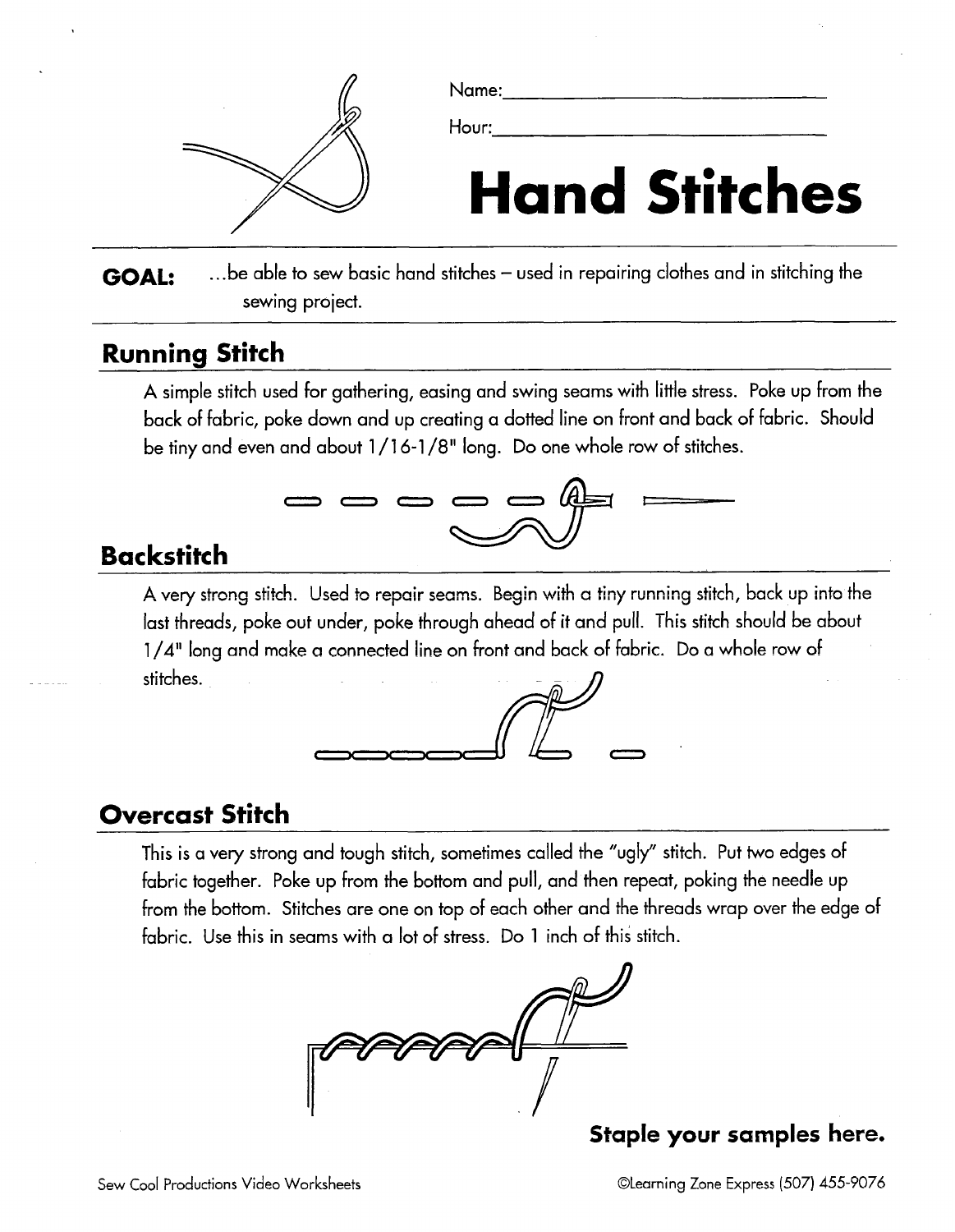

GOAL: ... be able to sew on buttons, use skills to repair clothes.

### **2-Hole Bufton**

- I. Thread needle with color to match button. Take a small stitch where button is to be placed. Poke needle through button hole, hold button in place over small stitch.
- 2. Place straight pin across top of holes. Sew with thread going over top of pin and down in opposite hole. Do this at least 6 times.
- **3.** Remove pin. Poke needle so thread comes out under button, but on top of fabric so you can TIGHTLY wrap threads around the middle of the stitches **4** times. This creates a thread shank (so you have room for other layer of fabric when you button).
- **4:** Poke needle to back of fabric. Stitch in place **3** times to make a secure knot. Trim thread.

### **4-Hole Button**

- I. Follow directions for the 2-hole button.
- 2. When stitching the extra two holes, poke needle from the underside and continue so the extra thread doesn't show on the top. You must use the same thread for the entire button.

### **Shank Button**

- I. Thread needle with color to match button and take a small stitch where button is to be placed.
- 2. Slip button on thread, hold button at an angle, poke up through hole, down the side of the shank and continue at least 6 times. Then just stitch in place 3 times on the back to knot thread. DO NOT WRAP THREADS because this button has a shank.

### **Staple your sample here.**

#### Sew Cool Productions Video Worksheets **by Cooling 2008** @Learning Zone Express (507) 455-9076



 ${\rm I\!I\!I\!I}$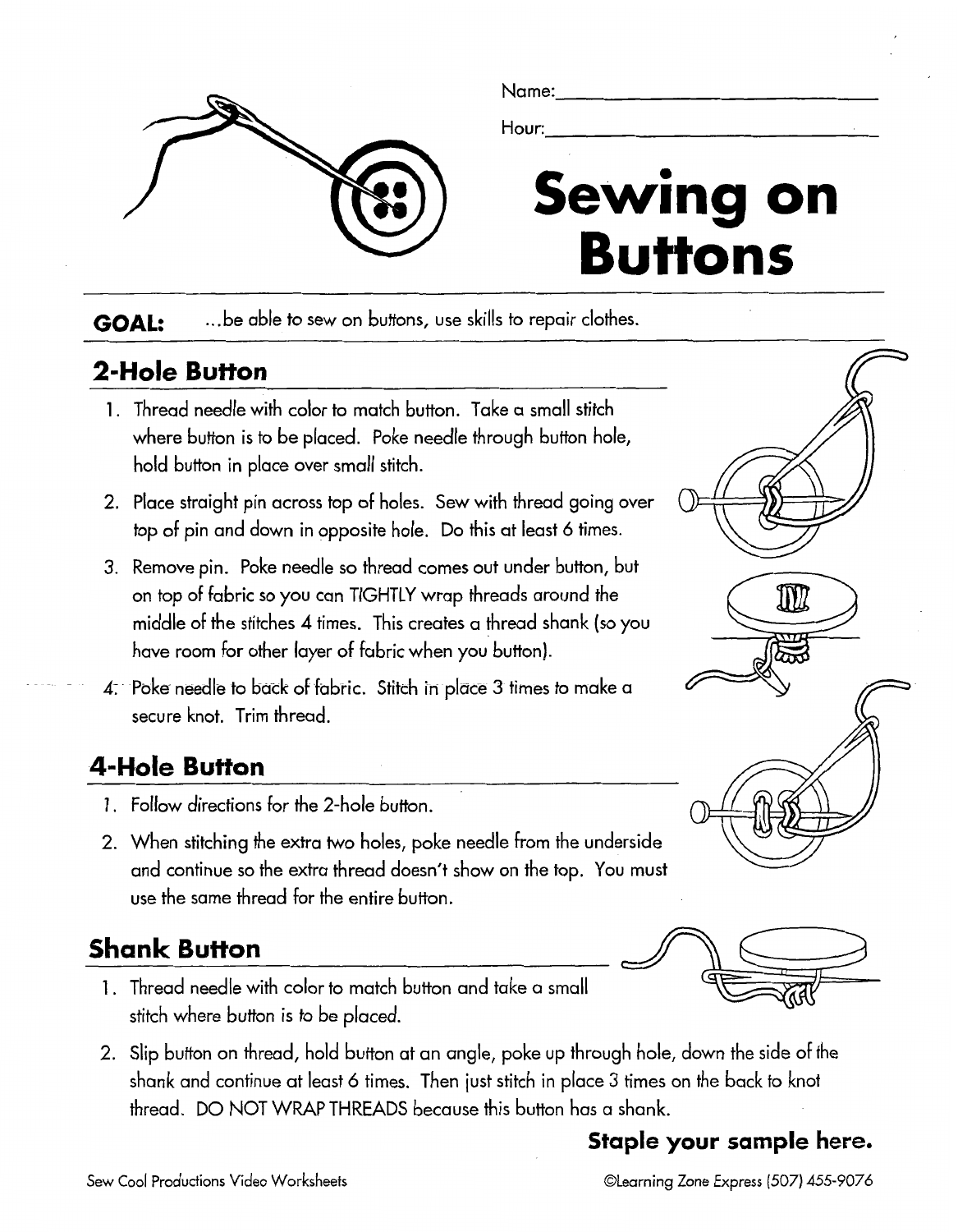# **Square Pin Cushion**

- 1. Cut two pieces of fabric  $4" \times 4"$ .
- 2. Pin squares of fabric together with right sides facing each other.
- 3. Stitch together with  $1/4$ " seam allowance. Leave a 2" opening on the center of one side. Backstitch when you begin and end (both sides of opening) .
- 4. Trim corners, being careful not to cut your stitching. Turn right side out. Push out corners.
- Stuff firm. Fold raw edges in and hand stitch the opening closed.





## . - **Polar Fleece Headband**



- 1. Measure your head where you will place the headband.
- 2. Cut a strip of polar fleece 3" wide and the length of your head measurement minus 3".
- 3. Match short edges and sew with a 5/8" seam. Backstitch at the beginning and end the seam.
- 4. Open and finger-press seam. Topstitch 1 /4" around each side of headband, making sure the seam is flat.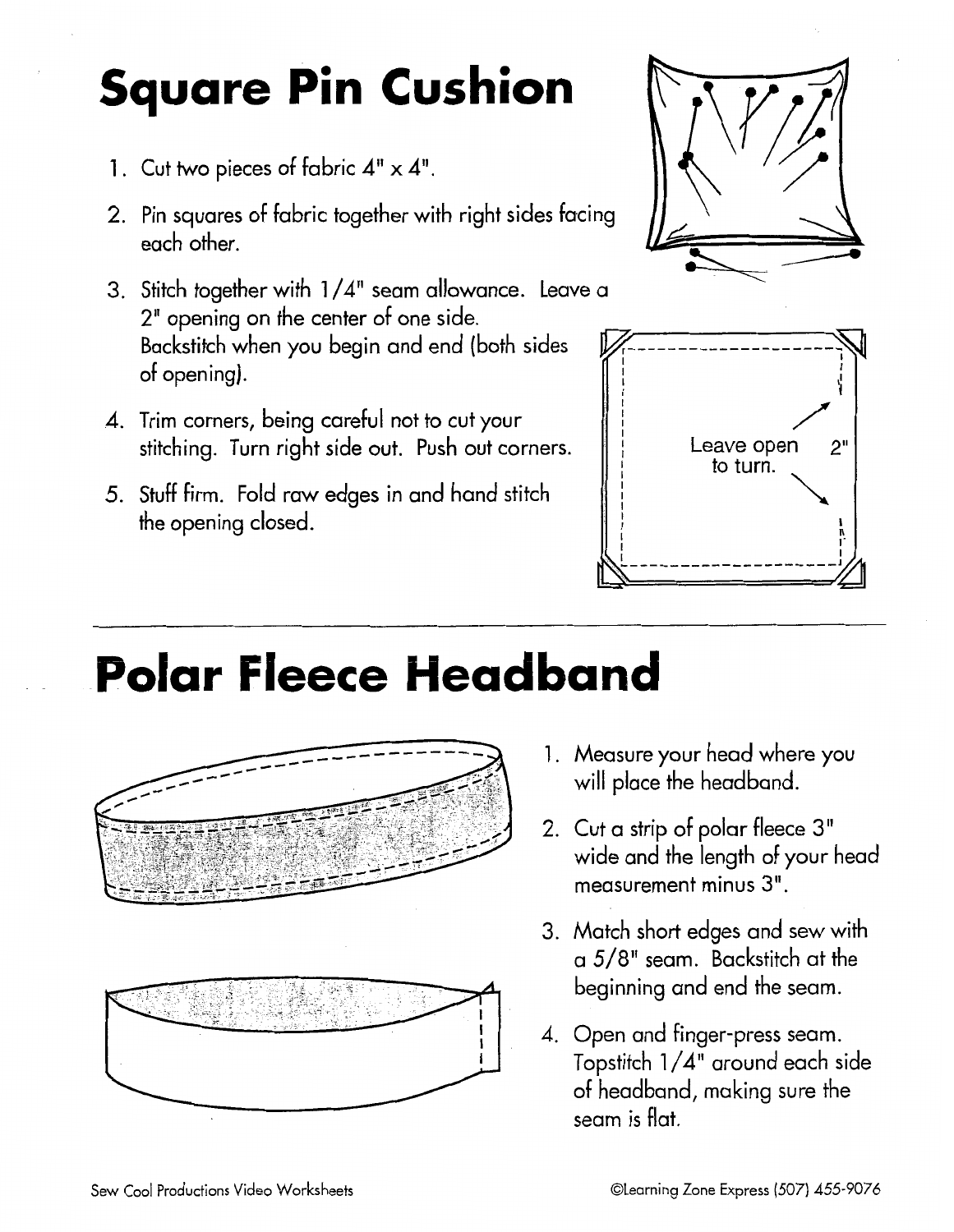

# **Paper or Felt HANG-UPS**

- Cut two pieces (a front and a back) of paper\* or felt using on of the "Hang-ups" patterns or create your own pattern! Use pinking shears\*' or straight edge shears to cut it out.
- Tape on mark 2. Cut one piece of paper towel (poly-fleece or felt) from  $\overrightarrow{A}$  Tape on mark the pattern as the "filling' or stuffing.
- 3. Cut 8" of 1/4" ribbon. Tap the ends of the ribbon to the wrong side of the back piece (this will be on the inside of the hang-up) as marked on pattern.
- Sandwich the filling (paper towel or fleece) in between the top and bottom pieces, making sure that the decorated pieces are right side up and on the outside. Your ribbon "hanger" should be on the inside.
- With threaded sewing machine, straight stitch 1/4" around the edge. Lock the stitches by stitching over several stitches where they meet.

Decorations like iron-ons, fabric paint, decorative stitching, etc. can be added after Step 2 or after Step 5.

\*\* When using pinking shears, you may want to layer the paper and paper towel and cut it all at one time so the edges of all the layers are even.



<sup>\*</sup> Brown paper bags work great for this project!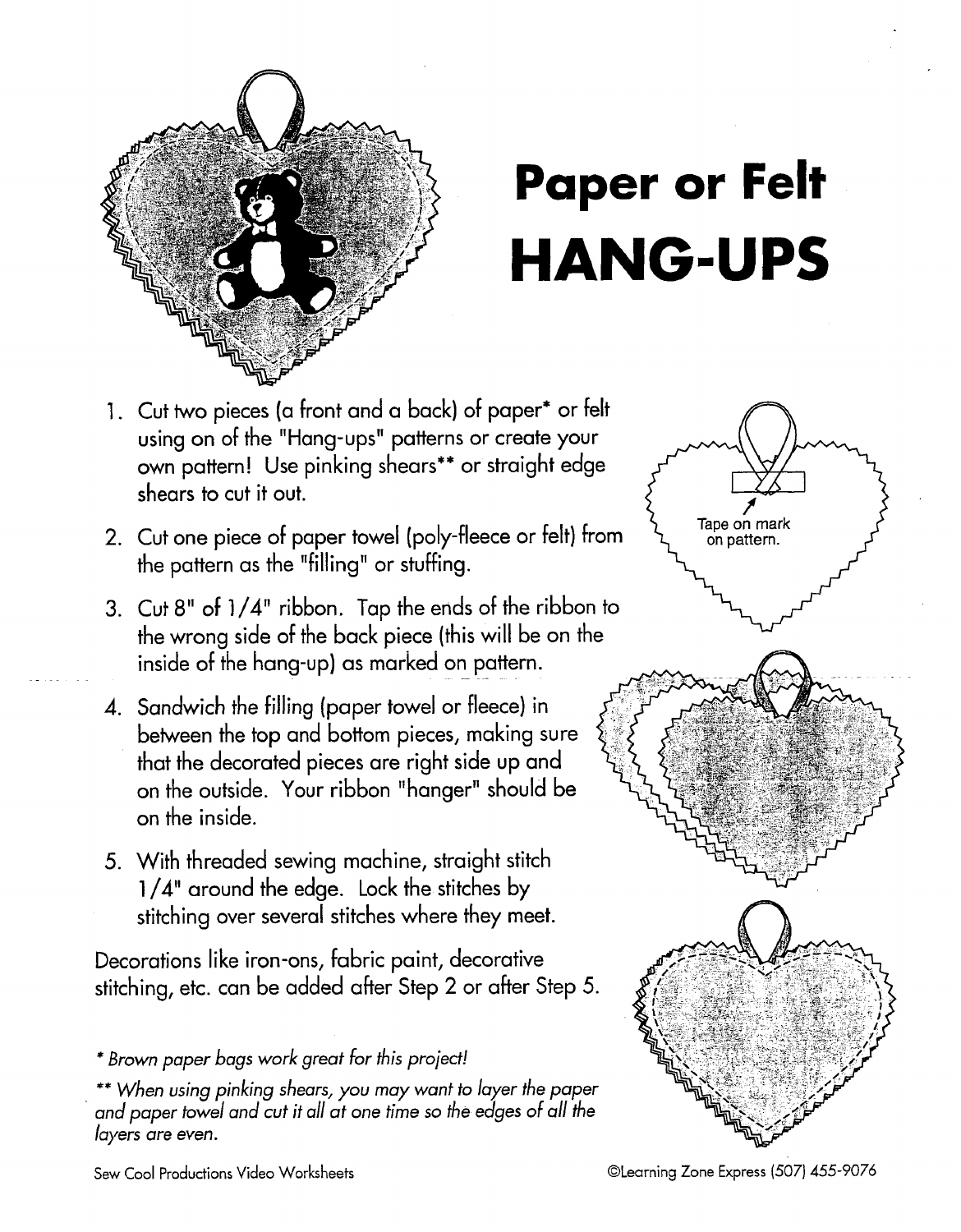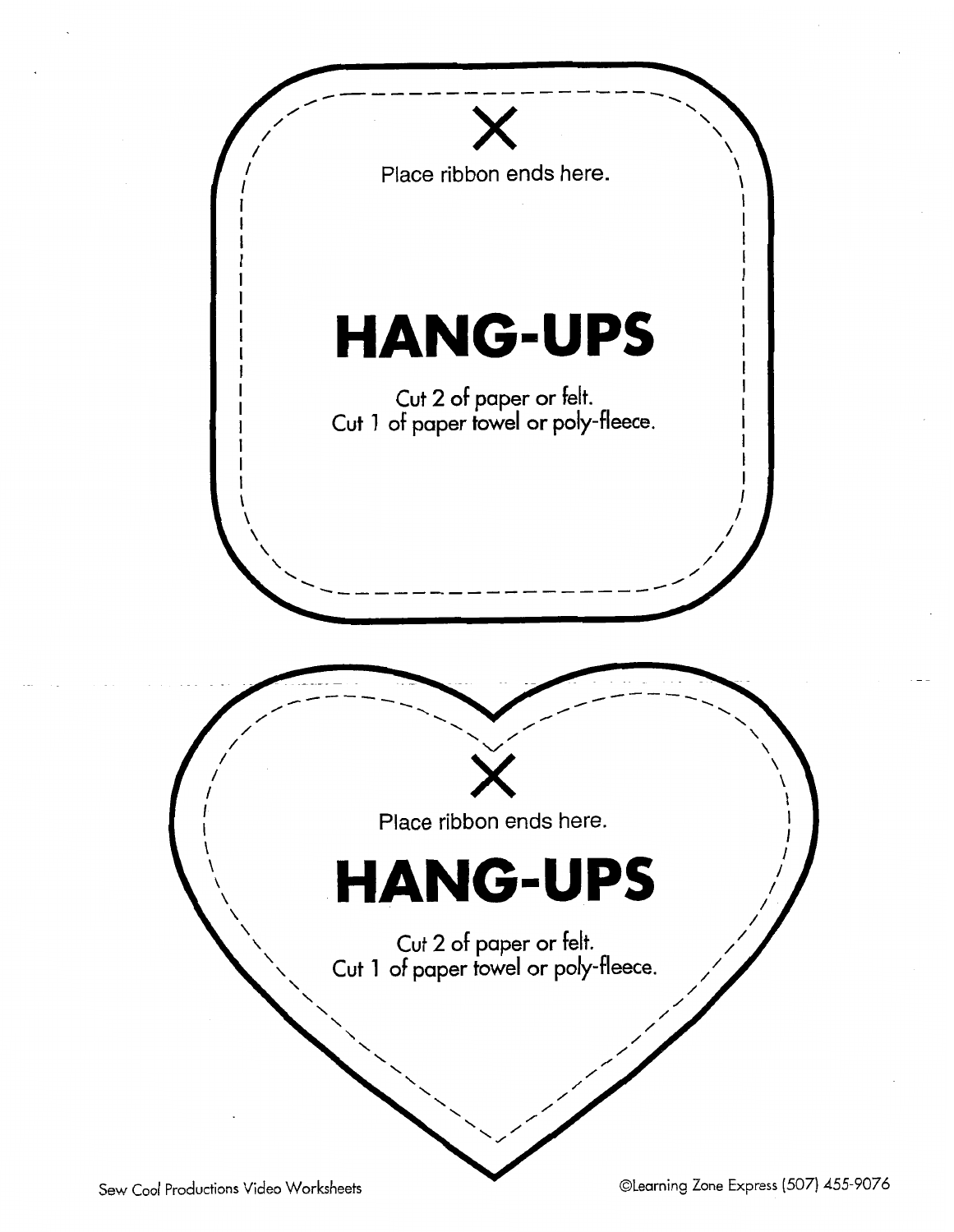